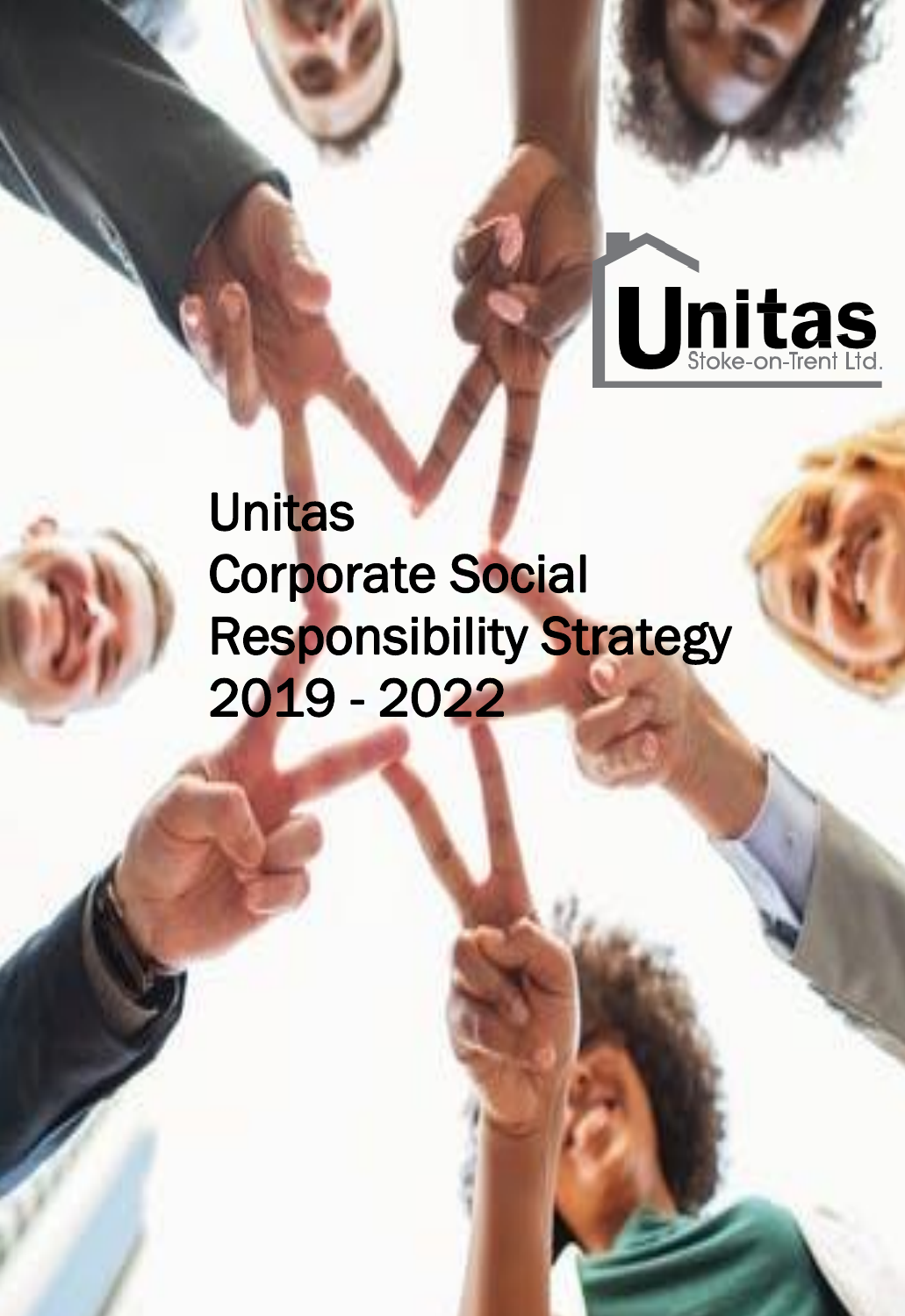## **Summary**

Welcome to our Corporate Social Responsibility (CSR) Strategy. Unitas is committed to being responsible in respect of its social, environmental and economic responsibilities. Unitas is a value-led organisation that is clear about its role within wider society. We are dedicated to improving the quality of life for people and the communities in which they live. We aim to achieve this by providing decent housing and related services, improving existing homes and working with a range of partners to benefit the community.

#### Our mission is:

*To maintain and improve our homes and properties through planned investment and efficient maintenance*. Our Vision is: *to create a positive local impact and provide opportunities within the communities that we operate.* 

Unitas has a set of organisational values and behaviours that direct and define how everyone at Unitas performs, see below:

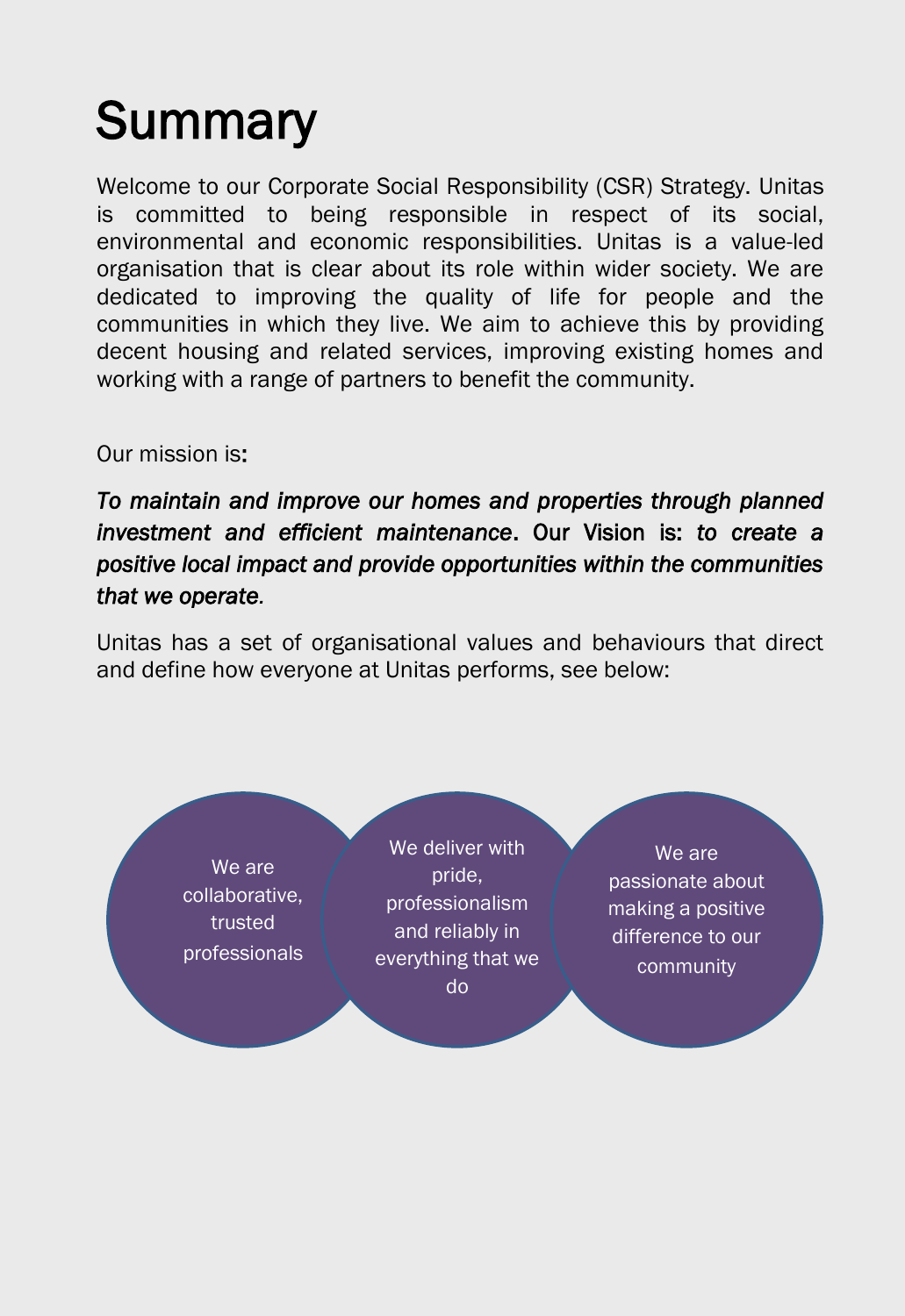# Our commitment

Unitas is committed to improving our local communities and maintaining the city council's housing stock to that ensure we provide decent homes to those in need.

Year on year we will invest millions of pounds through planned projects to improve the housing assets across the city. Our commitment to CSR will become evident through the engagement we will have with our workforce and in our local communities. It will also be reflected in the investment we will make in our environmental approach with an emphasis on protecting and enriching our environment.

Our belief in these principles is reflected in both our vision and our approach to business planning and continuous improvement.

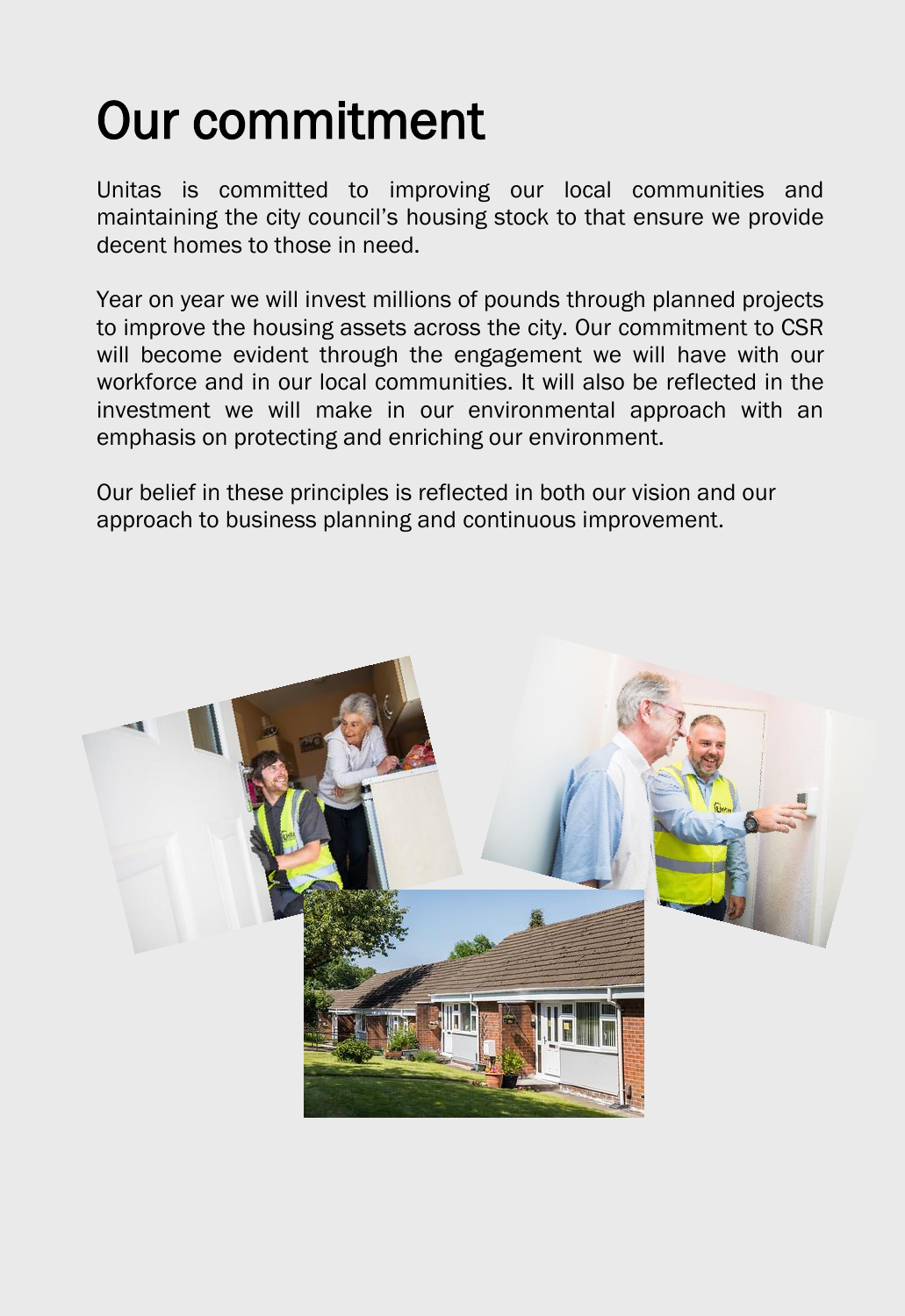## How we will make an impact

Our CSR Strategy aims to integrate responsible practises into everything we do; it has four core commitments which have been developed to reflect our mission, values and objectives, namely:



Within these four areas there are also a number of action areas we have identified that will have the most impact, please see the action plan in Appendix 1 which highlights these focus areas.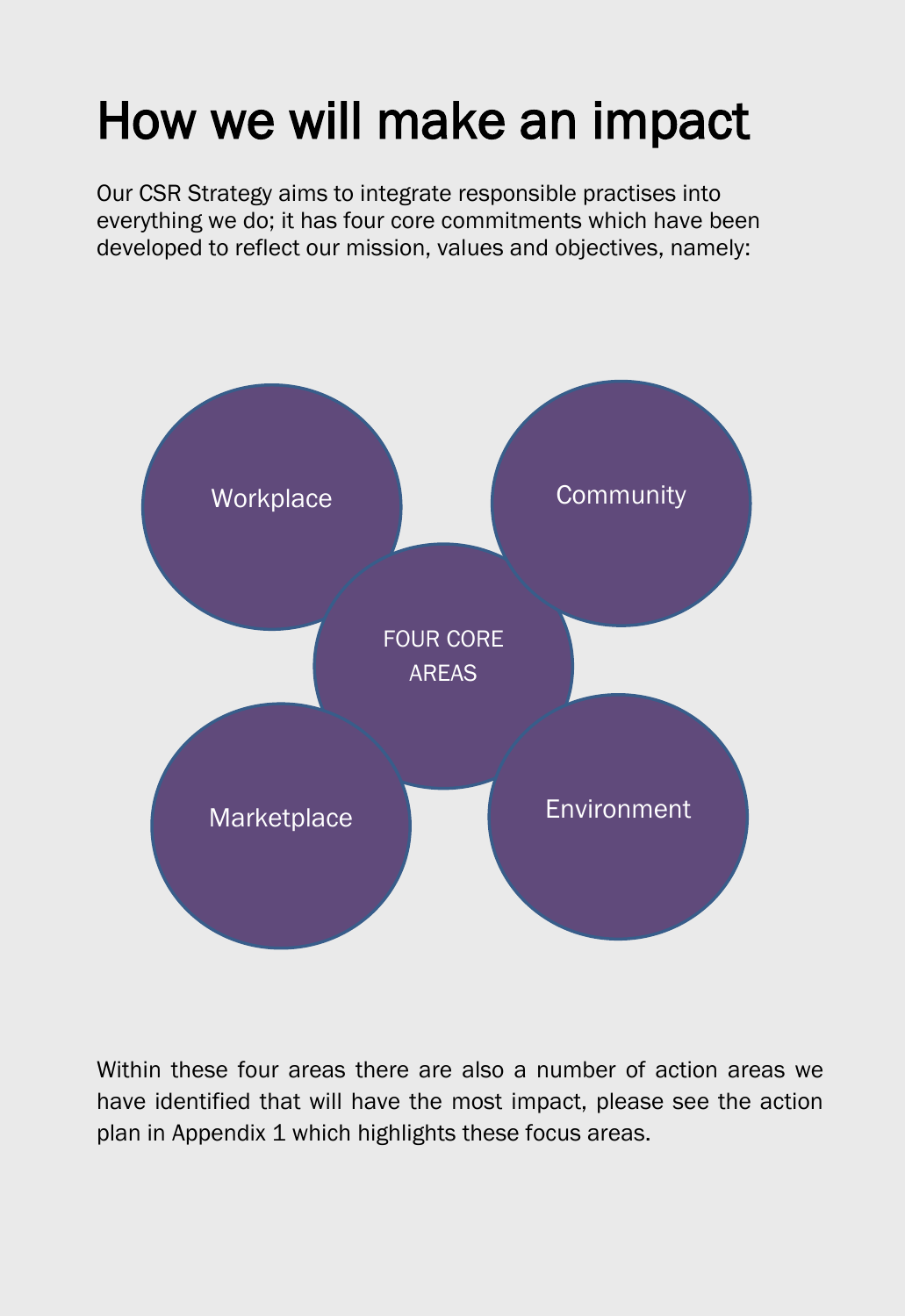### **Workplace**

We are committed to the support and develop of our employees in the workplace, from exciting, individual development opportunities, applying our business values and innovative thinking to inspire excellence in people. We also understand the importance of having happy and healthy staff to achieve our objectives.

To ensure that all staff are competent and able to carry out their duties, Unitas will invest in their training and professional development.



#### **Workplace**

- $\triangleright$  Valuing and investing in our staff
- $\triangleright$  Developing employees by offering suitable training
- $\triangleright$  Invest in the wellbeing of our workforce

### **Community**

We aim to enhance and engage with the local communities within which we work. We want to invest and empower our residents, service users and the local community through the provision of high quality training and employment opportunities. Unitas will continue to offer work experience, apprentices and volunteering opportunities to those living within our local communities.

#### **Community**



- $\triangleright$  Building thriving communities
- $\triangleright$  Raising money for local charities
- $\triangleright$  Provide career opportunities to those living within the local area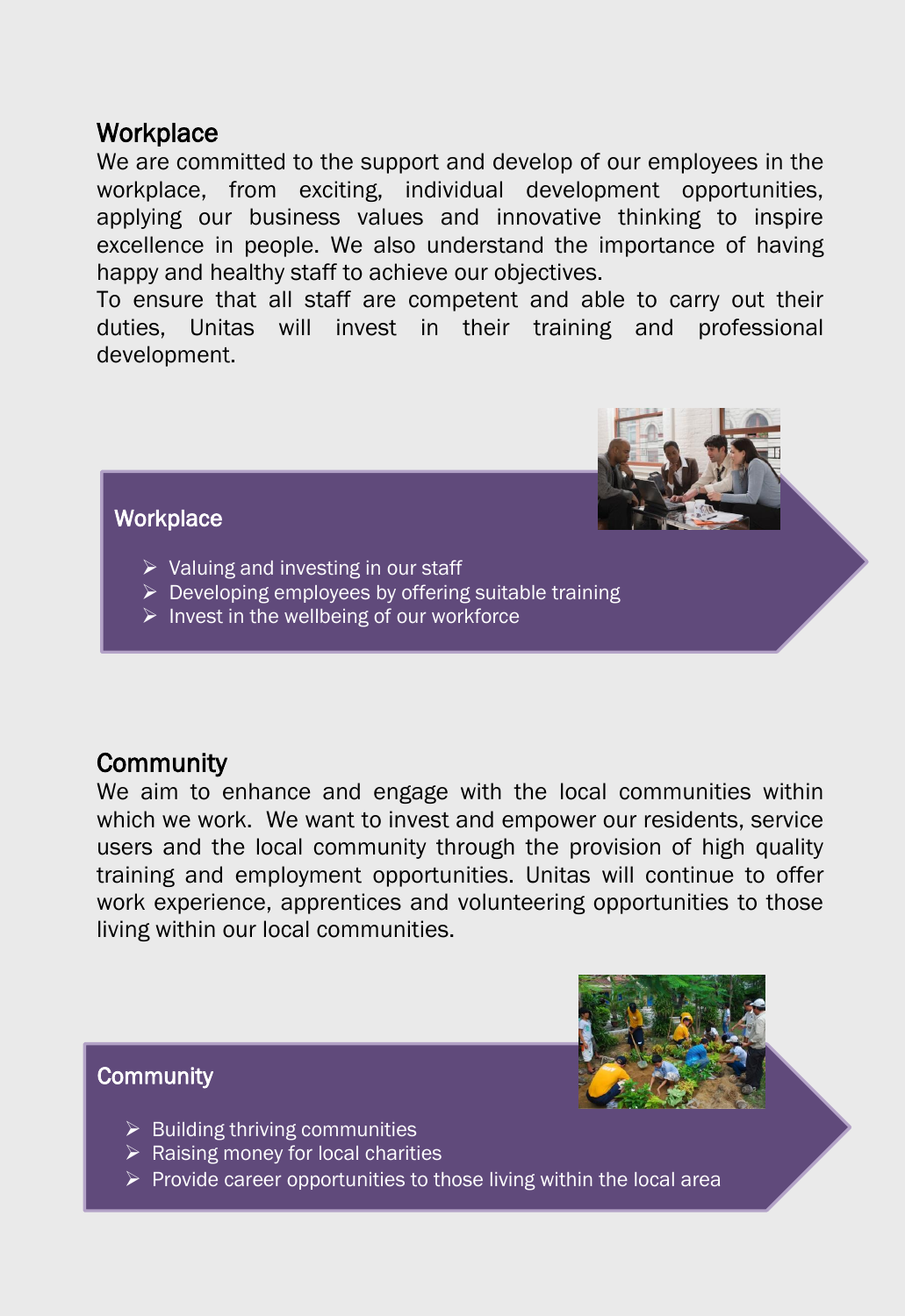#### **Marketplace**

We want to demonstrate an innovative, professional approach within our market. Deliver high quality maintenance and refurbishment services that are sustainable and customer focused.

#### **Marketplace**



- $\triangleright$  Responsibly managing our supply chain
- $\triangleright$  Support and encourage suppliers, treating them fairly and with respect
- $\triangleright$  Combine ethical procurement with value for money

#### Environment

We want to be more environmentally sustainable. Minimise any potential negative impact of our business activities and help to create a positive and sustainable environment.

#### Environment



- $\triangleright$  Encourage protection of the environment
- $\triangleright$  Develop an approach to improving recycling / waste infrastructure
- $\triangleright$  Respecting our responsibilities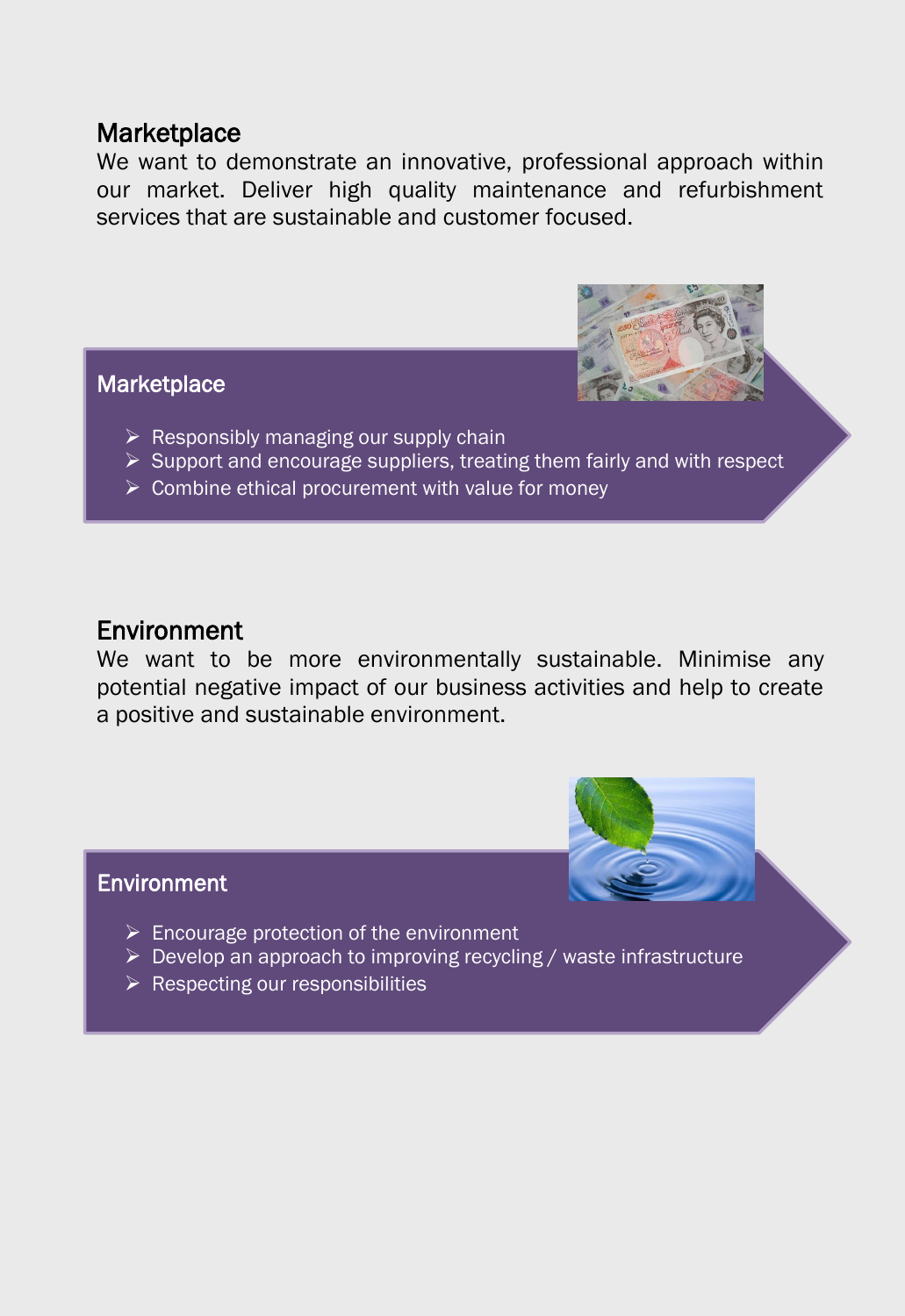## Delivering the Strategy

CSR is an extension of Unitas's traditional role and links closely with our vision and values. It lies at the heart of our business and is closely associated with our priority of making a local impact and providing various opportunities to our communities.

As a business, CSR reinforces the need to act with honesty and principles. It is about embracing our wider responsibilities, looking at how we can make a positive impact on the local area, environment and marketplace. This all can be achieved by creating a satisfied workplace where our employees feel valued and involved.

As a business we aim to gain an impressive track record of investing in added-value activities to gain more positive outcomes. We will strive to work beyond the objectives outlined in this strategy to achieve this.

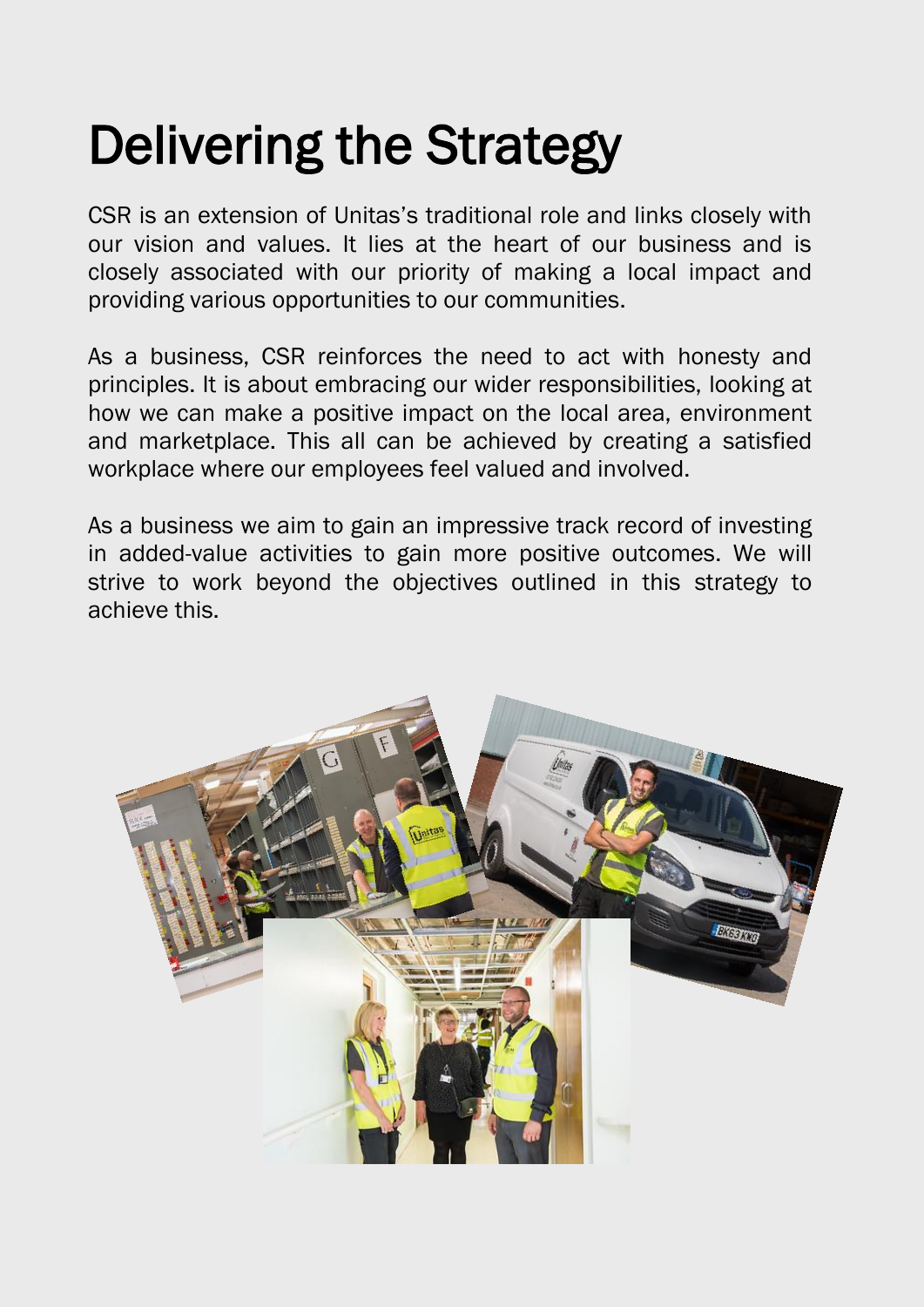We are committed to embedding CSR throughout the business; to enable us to do this we will take the following important steps.

### **Ownership**

The Senior Management Team is responsible for monitoring the Strategy and providing updates to the Board on the progress of the actions. Every staff member within Unitas is able to contribute to the organisation's CSR objectives. Some service areas and key staff will make a greater contribution through the ownership of certain actions,

We will ensure that our employees have the tools and resources required to deliver this Strategy. Financial resources will be allocated centrally to support the development of the CSR Strategy and the associated projects.

## **Champions**

Our Heads of Service (HoS) will be the CSR champions for each of the four core areas. The role of a champion is essential with regards to increasing the understanding of our CSR responsibilities within the workplace. The HoS will demonstrate their commitment to CSR and help to embed the objectives throughout the business

## CSR Steering Group

A steering group will be set up with a focus on overseeing the development and completion of the action plan that delivers on priority objectives. Where ever possible the CSR objectives will be incorporated into existing working groups to ensure they are mainstreamed within our businesses.

## Performance measures

It is important to measure our performance to make sure that our CSR plan is delivering its aims and objectives and to make sure that it translates our vision, aims and objectives into measurable targets. A range of measures will be developed by the steering group ensuring they are 'SMART' targets.